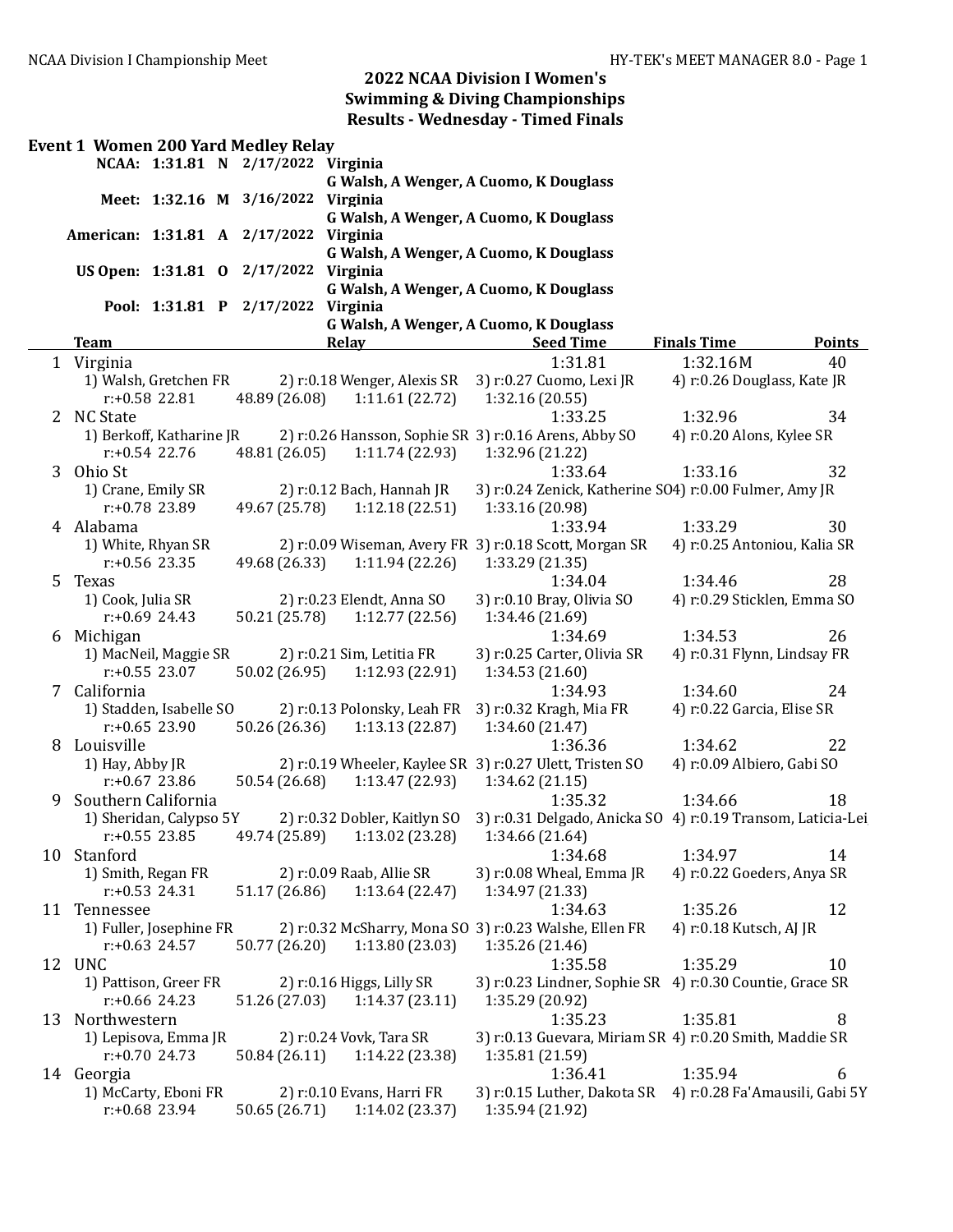#### (Event 1 Women 200 Yard Medley Relay)

| $\mu$ and $\mu$ and $\mu$ and $\mu$ and $\mu$ and $\mu$ and $\mu$<br><b>Team</b> |                                    |                 | <b>Relay</b>                                                                           |                   | <b>Seed Time</b>            | <b>Finals Time</b>                                           | <b>Points</b>  |
|----------------------------------------------------------------------------------|------------------------------------|-----------------|----------------------------------------------------------------------------------------|-------------------|-----------------------------|--------------------------------------------------------------|----------------|
| 15 Indiana                                                                       |                                    |                 |                                                                                        |                   | 1:36.07                     | 1:36.07                                                      | $\overline{4}$ |
| 1) McKenna, Kacey FR                                                             |                                    |                 | 2) r:0.23 Peplowski, Noelle SR3) r:0.27 Broshears, Elizabeth4) r:0.05 Turak, Ashley JR |                   |                             |                                                              |                |
| $r: +0.54$ 24.22                                                                 |                                    | 51.03 (26.81)   | 1:14.50(23.47)                                                                         | 1:36.07(21.57)    |                             |                                                              |                |
| 16 Arizona                                                                       |                                    |                 |                                                                                        |                   | 1:36.80                     | 1:36.16                                                      | 2              |
| 1) Bernal, Aria 5Y                                                               |                                    |                 | 2) r:-0.01 Neser, Jade SR                                                              |                   |                             | 3) r:0.13 Heimstead, Julia JR 4) r:0.04 Schwengel, Alyssa FI |                |
| $r: +0.58$ 24.17                                                                 |                                    | 50.73 (26.56)   | 1:14.08(23.35)                                                                         | 1:36.16 (22.08)   |                             |                                                              |                |
| 17 Wisconsin                                                                     |                                    |                 |                                                                                        |                   | 1:36.22                     | 1:36.21                                                      |                |
|                                                                                  |                                    |                 | 1) McConagha, Mackenzie FR 2) r:0.06 Silvestri, Jenna SR                               |                   | 3) r:0.17 Jump, Mallory JR  | 4) r:0.33 Fiske, Sophie FR                                   |                |
| $r: +0.61$ 24.24                                                                 |                                    | 51.39 (27.15)   | 1:14.47(23.08)                                                                         | 1:36.21 (21.74)   |                             |                                                              |                |
| 18 Missouri                                                                      |                                    |                 |                                                                                        |                   | 1:36.41                     | 1:36.27                                                      |                |
| 1) Rees, Meredith JR                                                             |                                    |                 | 2) r:0.10 Moderski, Alex JR                                                            |                   |                             | 3) r:0.08 Thompson, Sarah 5Y4) r:0.30 Keil, Megan SR         |                |
| $r: +0.66$ 24.26                                                                 |                                    | 52.23 (27.97)   | 1:14.54(22.31)                                                                         | 1:36.27 (21.73)   |                             |                                                              |                |
| 19 Florida St                                                                    |                                    |                 |                                                                                        |                   | 1:35.40                     | 1:36.28                                                      |                |
| 1) Quaglieri, Tania JR                                                           |                                    |                 | 2) r:0.22 Kucheran, Nina SR                                                            |                   | 3) r:0.32 Halden, Jenny SO  | 4) r:0.03 Moynihan, Rebecca S                                |                |
| $r: +0.54$ 24.45                                                                 |                                    | 51.73 (27.28)   | 1:14.53(22.80)                                                                         | 1:36.28(21.75)    |                             |                                                              |                |
| 20 Kentucky                                                                      |                                    |                 |                                                                                        |                   | 1:35.87                     | 1:36.47                                                      |                |
| 1) Brooks, Caitlin JR                                                            |                                    |                 | 2) r:0.13 Bonnett, Bailey 5Y                                                           |                   | 3) r:0.25 Gati, Izzy SR     | 4) r:0.14 Gaines, Riley SR                                   |                |
| $r: +0.64$ 24.17                                                                 |                                    | 51.05 (26.88)   | 1:14.90(23.85)                                                                         | 1:36.47(21.57)    |                             |                                                              |                |
| 21 Texas A&M                                                                     |                                    |                 |                                                                                        |                   | 1:36.71                     | 1:36.70                                                      |                |
| 1) Owens, Kaitlyn FR                                                             |                                    |                 | 2) r:0.43 Kennett, Bobbi SO                                                            |                   | 3) r:0.07 Theall, Olivia SO | 4) r:0.07 Stepanek, Chloe SO                                 |                |
| $r: +0.62$ 24.11                                                                 |                                    | 51.82 (27.71)   | 1:14.73(22.91)                                                                         | 1:36.70 (21.97)   |                             |                                                              |                |
| 22 Arkansas                                                                      |                                    |                 |                                                                                        |                   | 1:36.85                     | 1:37.07                                                      |                |
|                                                                                  |                                    |                 |                                                                                        |                   |                             |                                                              |                |
|                                                                                  |                                    |                 | 1) Sansores De La Fuent, Andı2) r:0.26 Herrmann, Vanessa (3) r:0.19 Melton, Kobie SR   |                   |                             | 4) r:0.04 Barclay, Emily SR                                  |                |
| $r: +0.60$ 24.02                                                                 |                                    | 51.02 (27.00)   | 1:15.19(24.17)                                                                         | 1:37.07 (21.88)   |                             |                                                              |                |
| 23 Auburn                                                                        |                                    |                 |                                                                                        |                   | 1:35.96                     | 1:37.16                                                      |                |
| 1) Lee, Meghan SO                                                                |                                    |                 | 2) r:0.21 Makarova, Anastasia3) r:0.14 Mulvihill, Lexie FR 4) r:0.36 Steckiel, Emma SO |                   |                             |                                                              |                |
| $r: +0.65$ 24.15                                                                 |                                    | 51.55 (27.40)   | 1:15.08 (23.53)                                                                        | 1:37.16 (22.08)   |                             |                                                              |                |
| Minnesota                                                                        |                                    |                 |                                                                                        |                   | 1:36.41                     | DQ 1:38.12                                                   |                |
| 1) McGinty, Jordan JR                                                            |                                    |                 | 2) r:0.26 Bennin, Grace JR                                                             |                   |                             | 3) r:0.26 Cornish, Hannah FR 4) r:0.34 Bloomer, Olivia SR    |                |
| $r: +0.69$ 25.32                                                                 |                                    |                 | 52.29 (26.97) 1:16.20 (23.91) $)$ 1:38.12 (21.92)                                      |                   |                             |                                                              |                |
| <b>Event 2 Women 800 Yard Freestyle Relay</b>                                    |                                    |                 |                                                                                        |                   |                             |                                                              |                |
|                                                                                  | NCAA: 6:45.91 N 3/15/2017 Stanford |                 |                                                                                        |                   |                             |                                                              |                |
|                                                                                  |                                    |                 | S Manuel, L Neal, E Eastin, K Ledecky                                                  |                   |                             |                                                              |                |
|                                                                                  | Meet: 6:45.91 M 3/15/2017 Stanford |                 |                                                                                        |                   |                             |                                                              |                |
|                                                                                  |                                    |                 | S Manuel, L Neal, E Eastin, K Ledecky                                                  |                   |                             |                                                              |                |
| American: 6:45.91 A 3/15/2017 Stanford                                           |                                    |                 |                                                                                        |                   |                             |                                                              |                |
|                                                                                  |                                    |                 | S Manuel, L Neal, E Eastin, K Ledecky                                                  |                   |                             |                                                              |                |
| US Open: 6:45.91 0                                                               |                                    | 3/15/2017       | <b>Stanford</b>                                                                        |                   |                             |                                                              |                |
|                                                                                  |                                    |                 | S Manuel, L Neal, E Eastin, K Ledecky                                                  |                   |                             |                                                              |                |
|                                                                                  | Pool: 6:48.30 P                    | 3/16/2022       | <b>Stanford</b>                                                                        |                   |                             |                                                              |                |
|                                                                                  |                                    |                 | V Huske, T Ruck, R Smith, B Forde                                                      |                   |                             |                                                              |                |
| <b>Team</b>                                                                      |                                    |                 | <b>Relay</b>                                                                           |                   | <b>Seed Time</b>            | <b>Finals Time</b>                                           | <b>Points</b>  |
| 1 Stanford                                                                       |                                    |                 |                                                                                        |                   | 6:50.21                     | 6:48.30P                                                     | 40             |
| 1) Huske, Torri FR                                                               |                                    |                 | 2) r:0.29 Ruck, Taylor JR                                                              |                   | 3) r:0.16 Smith, Regan FR   | 4) r:0.22 Forde, Brooke 5Y                                   |                |
| $r: +0.59$ 23.41                                                                 |                                    | 49.10 (49.10)   | 1:14.89 (1:14.89)                                                                      | 1:41.93 (1:41.93) |                             |                                                              |                |
| 2:04.62 (22.69)                                                                  |                                    | 2:29.93 (48.00) | 2:55.75 (1:13.82)                                                                      | 3:22.42 (1:40.49) |                             |                                                              |                |
| 3:46.12 (23.70)                                                                  |                                    | 4:12.61(50.19)  | 4:38.99 (1:16.57)                                                                      | 5:05.77 (1:43.35) |                             |                                                              |                |
| 5:29.84 (24.07)                                                                  |                                    | 5:55.72 (49.95) | 6:21.89(1:16.12)                                                                       | 6:48.30 (1:42.53) |                             |                                                              |                |
|                                                                                  |                                    |                 |                                                                                        |                   |                             |                                                              |                |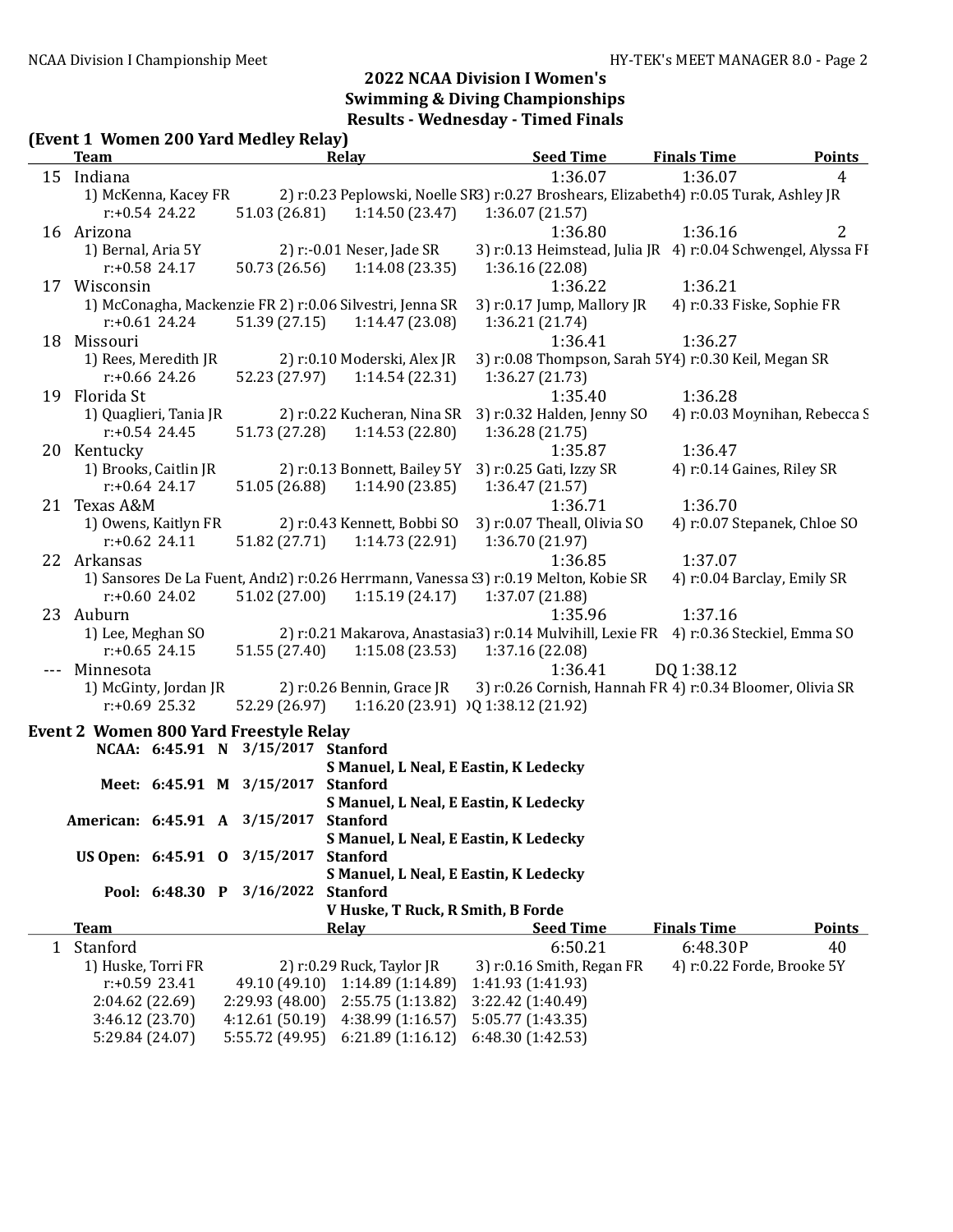## (Event 2 Women 800 Yard Freestyle Relay)

|    | <b>Team</b>             |                 | Relay                       | <b>Seed Time</b>                                             | <b>Finals Time</b>          | <b>Points</b> |
|----|-------------------------|-----------------|-----------------------------|--------------------------------------------------------------|-----------------------------|---------------|
|    | 2 Virginia              |                 |                             | 6:53.37                                                      | 6:53.47                     | 34            |
|    | 1) Tiltmann, Reilly FR  |                 | 2) r:0.24 Walsh, Alex SO    | 3) r:0.25 Nelson, Ella JR                                    | 4) r:0.39 Weyant, Emma FR   |               |
|    | $r: +0.69$ 24.45        | 50.86 (50.86)   | 1:16.58(1:16.58)            | 1:43.17 (1:43.17)                                            |                             |               |
|    | 2:06.48 (23.31)         | 2:32.44 (49.27) | 2:58.66 (1:15.49)           | 3:25.09 (1:41.92)                                            |                             |               |
|    | 3:49.24 (24.15)         | 4:15.79(50.70)  | 4:42.32 (1:17.23)           | 5:08.67 (1:43.58)                                            |                             |               |
|    | 5:32.94 (24.27)         | 5:59.33 (50.66) | 6:26.51(1:17.84)            | 6:53.47 (1:44.80)                                            |                             |               |
| 3  | California              |                 |                             | 6:57.59                                                      | 6:53.52                     | 32            |
|    | 1) Ivey, Isabel SR      |                 | 2) r:0.13 Spitz, Ayla JR    | 3) r:0.24 Motekaitis, Mia JR                                 | 4) r:0.18 Polonsky, Leah FR |               |
|    | $r: +0.71$ 23.40        | 48.44 (48.44)   | 1:14.35 (1:14.35)           | 1:41.35 (1:41.35)                                            |                             |               |
|    | 2:05.02 (23.67)         | 2:31.31 (49.96) | 2:58.35(1:17.00)            | 3:25.72 (1:44.37)                                            |                             |               |
|    | 3:49.35 (23.63)         | 4:15.94(50.22)  | 4:43.01 (1:17.29)           | 5:10.31 (1:44.59)                                            |                             |               |
|    | 5:33.68 (23.37)         | 5:59.72 (49.41) | 6:26.49(1:16.18)            | 6:53.52(1:43.21)                                             |                             |               |
| 4  | Texas                   |                 |                             | 6:56.94                                                      | 6:56.21                     | 30            |
|    | 1) Pash, Kelly JR       |                 | 2) r:0.24 Bray, Olivia SO   | 3) r:0.28 Leibel, Kyla JR                                    | 4) r:0.24 Pfeifer, Evie 5Y  |               |
|    | $r: +0.69$ 23.84        | 49.81 (49.81)   | 1:16.30(1:16.30)            | 1:42.94 (1:42.94)                                            |                             |               |
|    | 2:06.72 (23.78)         | 2:33.31 (50.37) | 3:00.79 (1:17.85)           | 3:27.97 (1:45.03)                                            |                             |               |
|    | 3:51.08 (23.11)         | 4:16.72 (48.75) | 4:43.75 (1:15.78)           | 5:11.92 (1:43.95)                                            |                             |               |
|    | 5:36.02 (24.10)         | 6:02.50(50.58)  | 6:29.49 (1:17.57)           | 6:56.21 (1:44.29)                                            |                             |               |
| 5  | Georgia                 |                 |                             | 7:01.34                                                      | 6:56.58                     | 28            |
|    | 1) Parker, Maxine SO    |                 | 2) r:0.43 Coetzee, Dune FR  | 3) r:0.34 Dickinson, Callie SR 4) r:0.38 Hartman, Zoie JR    |                             |               |
|    | $r: +0.71$ 24.34        | 50.57 (50.57)   | 1:17.26 (1:17.26)           | 1:44.24 (1:44.24)                                            |                             |               |
|    | 2:08.56 (24.32)         | 2:34.96 (50.72) | 3:01.94(1:17.70)            | 3:28.63 (1:44.39)                                            |                             |               |
|    | 3:52.55 (23.92)         | 4:19.24(50.61)  | 4:46.83(1:18.20)            | 5:14.21 (1:45.58)                                            |                             |               |
|    | 5:37.35 (23.14)         | 6:03.13(48.92)  | 6:29.68(1:15.47)            | 6:56.58(1:42.37)                                             |                             |               |
| 6  | Florida                 |                 |                             | 7:01.77                                                      | 6:56.96                     | 26            |
|    | 1) Bates, Talia JR      |                 |                             | 2) r:0.51 Nikonova, Ekaterina 3) r:0.08 Cronk, Micayla FR    | 4) r:0.10 Mathieu, Tylor JR |               |
|    | $r: +0.71$ 23.90        | 50.15 (50.15)   | 1:17.07(1:17.07)            | 1:43.87 (1:43.87)                                            |                             |               |
|    | 2:07.77 (23.90)         | 2:34.15 (50.28) | 3:01.08 (1:17.21)           | 3:27.68 (1:43.81)                                            |                             |               |
|    | 3:51.49 (23.81)         | 4:17.96 (50.28) | 4:45.00 (1:17.32)           | 5:12.24 (1:44.56)                                            |                             |               |
|    | 5:36.33 (24.09)         | 6:02.80(50.56)  | 6:29.69(1:17.45)            | 6:56.96 (1:44.72)                                            |                             |               |
|    | 7 Louisville            |                 |                             | 7:00.62                                                      | 6:57.24                     | 24            |
|    | 1) Openysheva, Arina SR |                 | 2) r:0.40 Hetrick, Paige SO | 3) r:0.51 Nevmovenko, Polina4) r:0.32 Ulett, Tristen SO      |                             |               |
|    | $r: +0.61$ 24.44        | 50.92 (50.92)   | 1:17.27(1:17.27)            | 1:43.59 (1:43.59)                                            |                             |               |
|    | 2:07.28 (23.69)         | 2:33.31 (49.72) | 3:00.27(1:16.68)            | 3:27.84 (1:44.25)                                            |                             |               |
|    | 3:51.84 (24.00)         | 4:17.76 (49.92) | 4:45.01(1:17.17)            | 5:12.81 (1:44.97)                                            |                             |               |
|    | 5:36.48 (23.67)         | 6:02.80(49.99)  | 6:29.98(1:17.17)            | 6:57.24(1:44.43)                                             |                             |               |
| 8  | Tennessee               |                 |                             | 6:56.43                                                      | 6:57.79                     | 22            |
|    | 1) Mrozinski, Julia FR  |                 | 2) r:0.26 Walshe, Ellen FR  | 3) r:0.41 Douthwright, Brookl4) r:0.45 Pintar, Tjasa 5Y      |                             |               |
|    | $r: +0.63$ 24.12        | 50.52 (50.52)   | 1:17.58 (1:17.58)           | 1:44.80 (1:44.80)                                            |                             |               |
|    | 2:08.59 (23.79)         | 2:34.69 (49.89) | 3:01.60(1:16.80)            | 3:28.28 (1:43.48)                                            |                             |               |
|    | 3:52.31 (24.03)         | 4:18.81(50.53)  | 4:45.85(1:17.57)            | 5:13.30 (1:45.02)                                            |                             |               |
|    | 5:37.54 (24.24)         | 6:04.05(50.75)  | 6:31.01(1:17.71)            | 6:57.79 (1:44.49)                                            |                             |               |
| 9  | Kentucky                |                 |                             | 6:57.60                                                      | 6:59.07                     | 18            |
|    | 1) Gati, Izzy SR        |                 | 2) r:0.22 Gaines, Riley SR  | 3) r:0.28 Sorenson, Sophie SR 4) r:0.00 Wheeler, Kaitlynn JR |                             |               |
|    | $r: +0.64$ 24.70        | 51.43 (51.43)   | 1:18.52(1:18.52)            | 1:45.79 (1:45.79)                                            |                             |               |
|    | 2:09.44 (23.65)         | 2:35.53 (49.74) | 3:01.53(1:15.74)            | 3:27.97 (1:42.18)                                            |                             |               |
|    | 3:51.64(23.67)          | 4:18.24(50.27)  | 4:45.55 (1:17.58)           | 5:13.06 (1:45.09)                                            |                             |               |
|    | 5:36.94 (23.88)         | 6:03.74(50.68)  | 6:31.12 (1:18.06)           | 6:59.07 (1:46.01)                                            |                             |               |
| 10 | Wisconsin               |                 |                             | 7:00.47                                                      | 6:59.24                     | 14            |
|    | 1) Hosack, Lillie SR    |                 | 2) r:0.36 Carlson, Abby FR  | 3) r:0.08 Palmer, Alana SR                                   | 4) r:0.32 Bacon, Phoebe SO  |               |
|    | $r: +0.74$ 24.75        | 50.92 (50.92)   | 1:17.44(1:17.44)            | 1:43.96 (1:43.96)                                            |                             |               |
|    | 2:08.41 (24.45)         | 2:34.96 (51.00) | 3:01.78 (1:17.82)           | 3:29.13(1:45.17)                                             |                             |               |
|    | 3:53.14(24.01)          | 4:19.61 (50.48) | 4:46.71 (1:17.58)           | 5:15.04 (1:45.91)                                            |                             |               |
|    | 5:38.74 (23.70)         | 6:05.59(50.55)  | 6:32.48(1:17.44)            | 6:59.24(1:44.20)                                             |                             |               |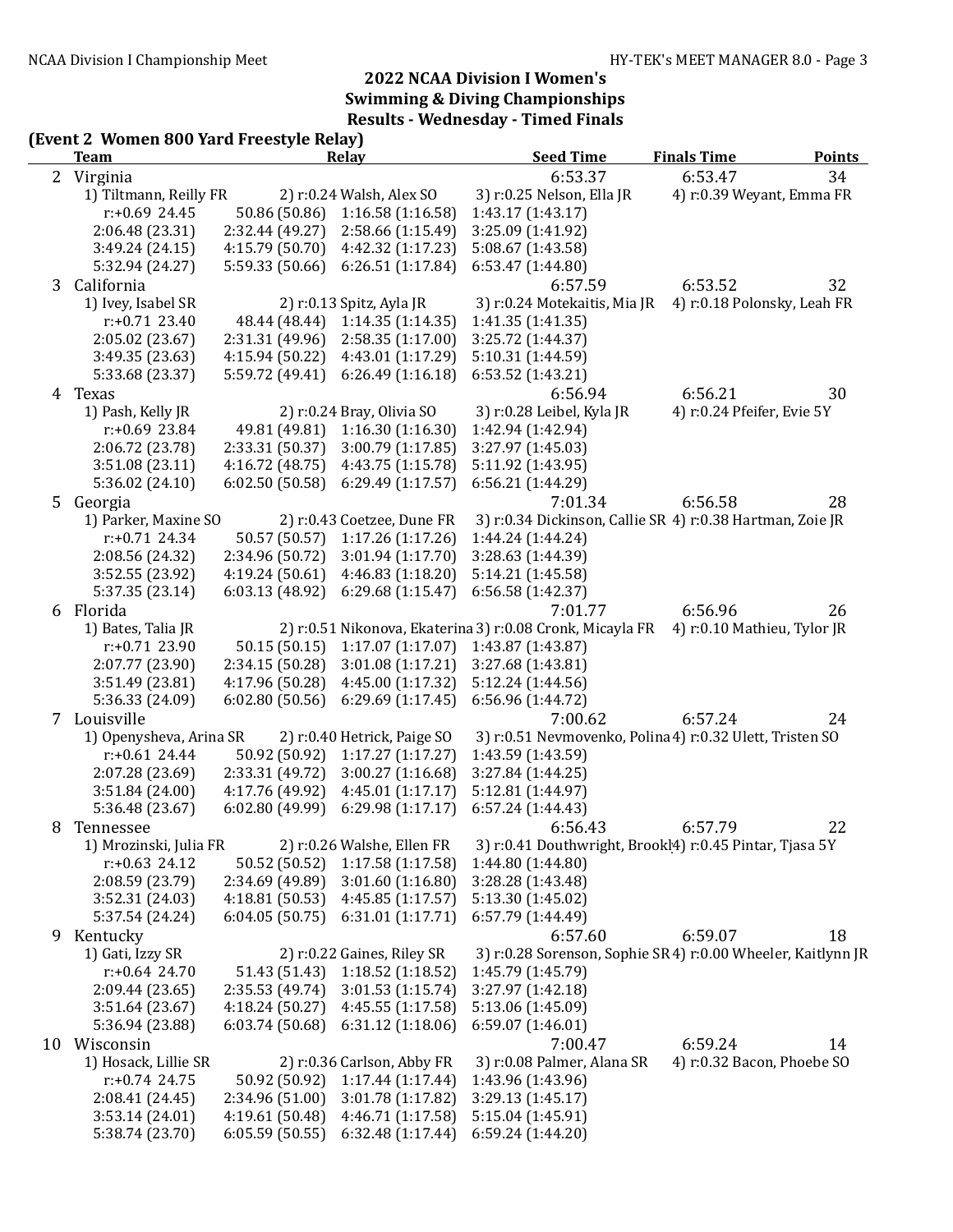## (Event 2 Women 800 Yard Freestyle Relay)

|    | <b>Team</b>           |                 | Relay                      | <b>Seed Time</b>                                                                     | <b>Finals Time</b>          | <b>Points</b> |
|----|-----------------------|-----------------|----------------------------|--------------------------------------------------------------------------------------|-----------------------------|---------------|
|    | 11 Arizona St         |                 |                            | 7:02.75                                                                              | 6:59.71                     | 12            |
|    | 1) Laning, Erica 5Y   |                 | 2) r:0.35 Nordin, Emma 5Y  | 3) r:0.48 Looney, Lindsay JR 4) r:0.44 Milligan, Erin SO                             |                             |               |
|    | $r: +0.71$ 24.63      | 50.82 (50.82)   | 1:17.48 (1:17.48)          | 1:44.17 (1:44.17)                                                                    |                             |               |
|    | 2:08.21 (24.04)       | 2:34.51 (50.34) | 3:01.66 (1:17.49)          | 3:28.87 (1:44.70)                                                                    |                             |               |
|    | 3:52.85 (23.98)       | 4:19.25 (50.38) | 4:46.39 (1:17.52)          | 5:13.83 (1:44.96)                                                                    |                             |               |
|    | 5:37.62 (23.79)       | 6:03.94(50.11)  | 6:31.39(1:17.56)           | 6:59.71 (1:45.88)                                                                    |                             |               |
|    | 12 NC State           |                 |                            | 6:59.04                                                                              | 7:00.06                     | 10            |
|    | 1) Webb, Abbey SO     |                 | 2) r:0.20 Moore, Kate 5Y   | 3) r:0.12 Poole, Julia 5Y                                                            | 4) r:0.44 Crush, Annabel FR |               |
|    | r:+0.73 24.99         | 51.83 (51.83)   | 1:18.35(1:18.35)           | 1:44.65 (1:44.65)                                                                    |                             |               |
|    | 2:08.65 (24.00)       | 2:35.18 (50.53) | 3:02.09(1:17.44)           | 3:28.82(1:44.17)                                                                     |                             |               |
|    | 3:53.19 (24.37)       | 4:19.80 (50.98) | 4:47.50 (1:18.68)          | 5:15.12 (1:46.30)                                                                    |                             |               |
|    | 5:38.97 (23.85)       | 6:05.68(50.56)  | 6:32.92 (1:17.80)          | 7:00.06 (1:44.94)                                                                    |                             |               |
| 13 | Alabama               |                 |                            | 7:03.06                                                                              | 7:01.05                     | 8             |
|    | 1) Scott, Morgan SR   |                 | 2) r:0.24 Dupre, Cora JR   | 3) r:0.48 Antoniou, Kalia SR 4) r:0.29 Delmenico, Mela FR                            |                             |               |
|    | $r: +0.64$ 24.68      | 51.51 (51.51)   | 1:17.77(1:17.77)           | 1:44.15(1:44.15)                                                                     |                             |               |
|    | 2:08.06 (23.91)       | 2:34.39 (50.24) | 3:01.12 (1:16.97)          | 3:28.44 (1:44.29)                                                                    |                             |               |
|    | 3:53.09 (24.65)       | 4:20.75 (52.31) | 4:48.99 (1:20.55)          | 5:15.78 (1:47.34)                                                                    |                             |               |
|    | 5:40.12 (24.34)       | 6:06.78(51.00)  | 6:34.17(1:18.39)           | 7:01.05 (1:45.27)                                                                    |                             |               |
|    | 14 Ohio St            |                 |                            | 6:58.17                                                                              | 7:01.14                     | 6             |
|    | 1) Fulmer, Amy JR     |                 |                            | 2) r:0.32 Zenick, Katherine SO3) r:0.24 Romano, Kristen 5Y 4) r:0.23 Trace, Katie 5Y |                             |               |
|    | $r: +0.71$ 24.04      | 49.88 (49.88)   | 1:16.17(1:16.17)           | 1:43.82 (1:43.82)                                                                    |                             |               |
|    | 2:07.32 (23.50)       | 2:33.93 (50.11) | 3:01.60 (1:17.78)          | 3:29.19 (1:45.37)                                                                    |                             |               |
|    | 3:52.92 (23.73)       | 4:19.83(50.64)  | 4:46.74 (1:17.55)          | 5:13.74 (1:44.55)                                                                    |                             |               |
|    | 5:38.24 (24.50)       | 6:05.62(51.88)  | 6:33.47(1:19.73)           | 7:01.14 (1:47.40)                                                                    |                             |               |
| 15 | Indiana               |                 |                            | 6:58.60                                                                              | 7:01.67                     | 4             |
|    | 1) Peplowski, Anna FR |                 | 2) r:0.42 Ristic, Ella SO  | 3) r:0.19 Kossakowska, Domir4) r:0.22 Looze, Mackenzie SR                            |                             |               |
|    | $r: +0.72$ 24.26      | 50.51 (50.51)   | 1:17.33 (1:17.33)          | 1:44.64(1:44.64)                                                                     |                             |               |
|    | 2:09.06 (24.42)       | 2:35.70 (51.06) | 3:02.73 (1:18.09)          | 3:30.49 (1:45.85)                                                                    |                             |               |
|    | 3:54.91 (24.42)       | 4:21.71 (51.22) | 4:49.26 (1:18.77)          | 5:16.86(1:46.37)                                                                     |                             |               |
|    | 5:40.63 (23.77)       | 6:07.02(50.16)  | 6:34.25 (1:17.39)          | 7:01.67 (1:44.81)                                                                    |                             |               |
|    | 16 Virginia Tech      |                 |                            | 7:01.32                                                                              | 7:01.71                     | 2             |
|    | 1) Atkinson, Emma SO  |                 | 2) r:0.36 Gyorgy, Reka 5Y  | 3) r:0.31 Shackelford, Sarah JF4) r:0.17 Pouch, Rose JR                              |                             |               |
|    | $r: +0.75$ 25.15      | 51.31 (51.31)   | 1:17.69(1:17.69)           | 1:44.23 (1:44.23)                                                                    |                             |               |
|    | 2:08.43 (24.20)       | 2:34.64 (50.41) | 3:01.48 (1:17.25)          | 3:28.67(1:44.44)                                                                     |                             |               |
|    | 3:52.87 (24.20)       | 4:19.05 (50.38) | 4:46.21 (1:17.54)          | 5:14.00 (1:45.33)                                                                    |                             |               |
|    | 5:38.24 (24.24)       | 6:05.56(51.56)  | 6:33.14(1:19.14)           | 7:01.71 (1:47.71)                                                                    |                             |               |
| 17 | Michigan              |                 |                            | 6:58.82                                                                              | 7:02.07                     |               |
|    | 1) Glass, Megan JR    |                 |                            | 2) r:0.28 Ackerman, Kathryn 33) r:0.26 Kwan, Victoria SR 4) r:0.11 Carter, Olivia SR |                             |               |
|    | $r: +0.65$ 25.33      | 52.13 (52.13)   | 1:18.71(1:18.71)           | 1:45.62 (1:45.62)                                                                    |                             |               |
|    | 2:09.99 (24.37)       | 2:36.80 (51.18) | 3:04.27(1:18.65)           | 3:32.07 (1:46.45)                                                                    |                             |               |
|    | 3:56.63 (24.56)       | 4:23.48 (51.41) | 4:50.62(1:18.55)           | 5:17.55(1:45.48)                                                                     |                             |               |
|    | 5:41.85 (24.30)       | 6:08.56(51.01)  | 6:35.58(1:18.03)           | 7:02.07 (1:44.52)                                                                    |                             |               |
|    | 18 UNC                |                 |                            | 7:05.35                                                                              | 7:03.79                     |               |
|    | 1) Lindner, Sophie SR |                 | 2) r:0.28 Dragelin, Amy JR | 3) r:0.24 Vannote, Ellie JR                                                          | 4) r:0.35 Lowe, Heidi SR    |               |
|    | r:+0.68 24.77         | 51.05 (51.05)   | 1:18.23(1:18.23)           | 1:45.58 (1:45.58)                                                                    |                             |               |
|    | 2:09.51 (23.93)       | 2:35.91 (50.33) | 3:03.33 (1:17.75)          | 3:32.00 (1:46.42)                                                                    |                             |               |
|    | 3:56.86 (24.86)       | 4:23.56(51.56)  | 4:50.42 (1:18.42)          | 5:17.68 (1:45.68)                                                                    |                             |               |
|    | 5:41.76 (24.08)       | 6:08.13(50.45)  | 6:35.30(1:17.62)           | 7:03.79 (1:46.11)                                                                    |                             |               |
|    | 19 Auburn             |                 |                            | 7:05.72                                                                              | 7:08.45                     |               |
|    | 1) Leehy, Mykenzie 5Y |                 |                            | 2) r:0.25 Hamilton, Rebekah F3) r:0.24 Marvin, Payton SO                             | 4) r:0.46 Hetzer, Emily SR  |               |
|    | $r: +0.71$ 24.62      | 51.06 (51.06)   | 1:18.62(1:18.62)           | 1:46.63 (1:46.63)                                                                    |                             |               |
|    | 2:11.48 (24.85)       | 2:38.68 (52.05) | 3:06.33 (1:19.70)          | 3:34.15 (1:47.52)                                                                    |                             |               |
|    | 3:59.00 (24.85)       | 4:25.97 (51.82) | 4:53.70 (1:19.55)          | 5:22.14 (1:47.99)                                                                    |                             |               |
|    | 5:46.66 (24.52)       | 6:13.25(51.11)  | 6:40.65(1:18.51)           | 7:08.45 (1:46.31)                                                                    |                             |               |